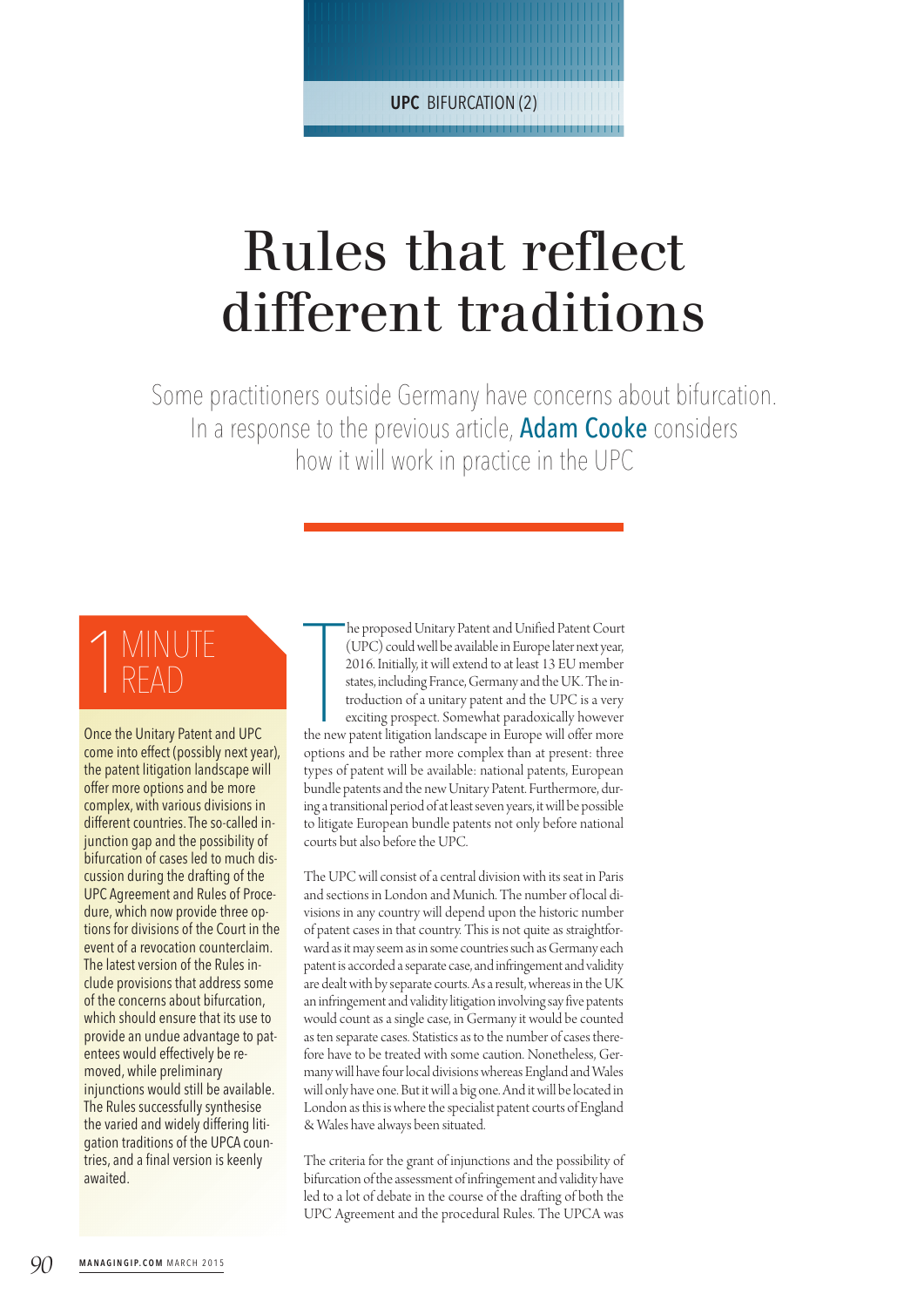signed in 2013 and the Rules are now in their 17th and, in all likelihood, penultimate draft. In the case of permanent injunctions, industry has expressed particular concern as to the risk of pan-European injunctions beinggranted too readilyto nonpractising entities (or patent trolls). The focus of this article however is bifurcation.

#### Bifurcation concerns

Bifurcation is a hallmark of patent litigation in some countries, especially Germany and Austria and, further afield, China. For patentees, the possibility of infringement being decided separately from validity can be very attractive, as experience in Germany shows. All the more so if the infringement litigation proceeds on a faster track than any parallel validity proceedings. Where an unsophisticated defendant or one with few resources is faced with an injunction, it is more likely to capitulate than to endure the expense and delay of separate validity proceedings. This is good for patentees. But patentees aren't invariably claimants. If they are making or supplying products themselves they could equally be sued for infringement of third party patents, *viz* the concern in the high-tech sector about the grant of injunctions to NPEs.

In contrast to the practice in those few jurisdictions having a bifurcated system, in common law countries such as the UK the issues of infringement and validity are regarded as inextricably linked. The established view is that an invalid patent cannot be infringed. And there is no presumption of validity. This is not because the English judges do not have a high regard for the skill and expertise of the examiners in the EPO or the UK IP Office. It is because they recognise that the role of patent offices is to grant patents (and therefore examiners should give the benefit of the doubt to applicants) and that the time and resources available to examiners are limited compared to those available to litigants.

As to the latter, the UPC Rules of Procedure provide for the appointment of experts by the parties as well as by the UPC itself. In patent litigation in common law countries, experts appointed by the parties are usually individuals with deep academic and/or practical expertise in the technical field in question in the years leading up to and spanning the priority date of the patent in issue. Their evidence is usually therefore of great value to the court, especially when assessing validity even where the presiding judge is technically as well as legally qualified.

## Bifurcation in the UPC

Under Article 33(3) UPCA, where a defendant in an infringement action before a local or regional division counterclaims for the revocation of the patent, the division may (a) proceed with both the claim and the counterclaim,  $(b)$  refer the counterclaim to the central division, or (c) with the parties' agreement, refer the entire case to the central division.

Bifurcation is therefore permitted under Article 33(3)(b). At first sight this may seem surprising to practitioners outside Germany and Austria. But the possibility of bifurcation caters for

situations such as where there are parallel litigations in respect of the same patent (European bundle or Unitary Patent) or where a regional division with less experienced judges wishes to take advantage of the experience of the judges of the central division. In the former case, bifurcation provides a mechanism for trying to ensure that the decisions made as to validity of the same patent are consistent with each other (as validity could be determined by the central division in such cases).

If, under Article  $33(3)(b)$ , the local or regional division bifurcates the proceedings by referring the counterclaim to the central division (in Munich, London or Paris depending upon the nature of the technology), it may either suspend or proceed with the infringement action. Under Rule 37.4, a stay of the infringement proceedings may continue until the central division has made a final decision in the revocation proceedings. But the local or regional division must stay the infringement proceedings where "there is a high likelihood that the relevant claims of the patent (or patents) will be held to be invalid on any ground by the final decision in the revocation procedure".

The 17th draft of the Rules includes some new provisions that were added to try to address concerns about bifurcation, namely the risk of an injunction being granted before the validity of the patent has been sufficiently assessed:

New Rule 37.5 states that where the local or regional division decides to refer the counterclaim to the central division but not to stay the infringement proceedings, "the judge-rapporteur of the regional or local division shall communicate to the central division the dates set for the interim conferenceand for the oral hearing…"

New Rule  $40(b)$  requires proceedings before the central division to be accelerated where the regional or local division has referred the counterclaim for revocation to the central division but has not stayed the infringement action in the meantime. In such a situation, the judge-rapporteur of the panel of the central division "shall endeavor to set a date for the oral hearing on the revocation action prior to the date of the oral hearing of the infringement action".

New Rules 37.5 and 40(b) go a long way to resolving the potential unfairness of the so called injunction gap, that is the risk that an injunction could be granted in respect of an invalid patent. But the Rules would benefit from being refined further to ensure that the central division's decision on revocation is actually issued before the regional/local division's decision on infringement, and/or that an injunction should not be enforced until after the decision on validity or unless the patentee has provided suitable security(under Rule 352) to protect the alleged infringer in the event that the patent is subsequently revoked by the central division.

If the Rules were refined as above, the risk of bifurcation being used to provide an unfair advantage to patentees would effectively be removed. But patentees need not fear as preliminary injunctions and other provisional relief would still be available to protect them in the period before the main hearing (Article 62 UPCA). When deciding whether or not to grant a preliminary injunction, revised draft Rule 211 requires the court to be